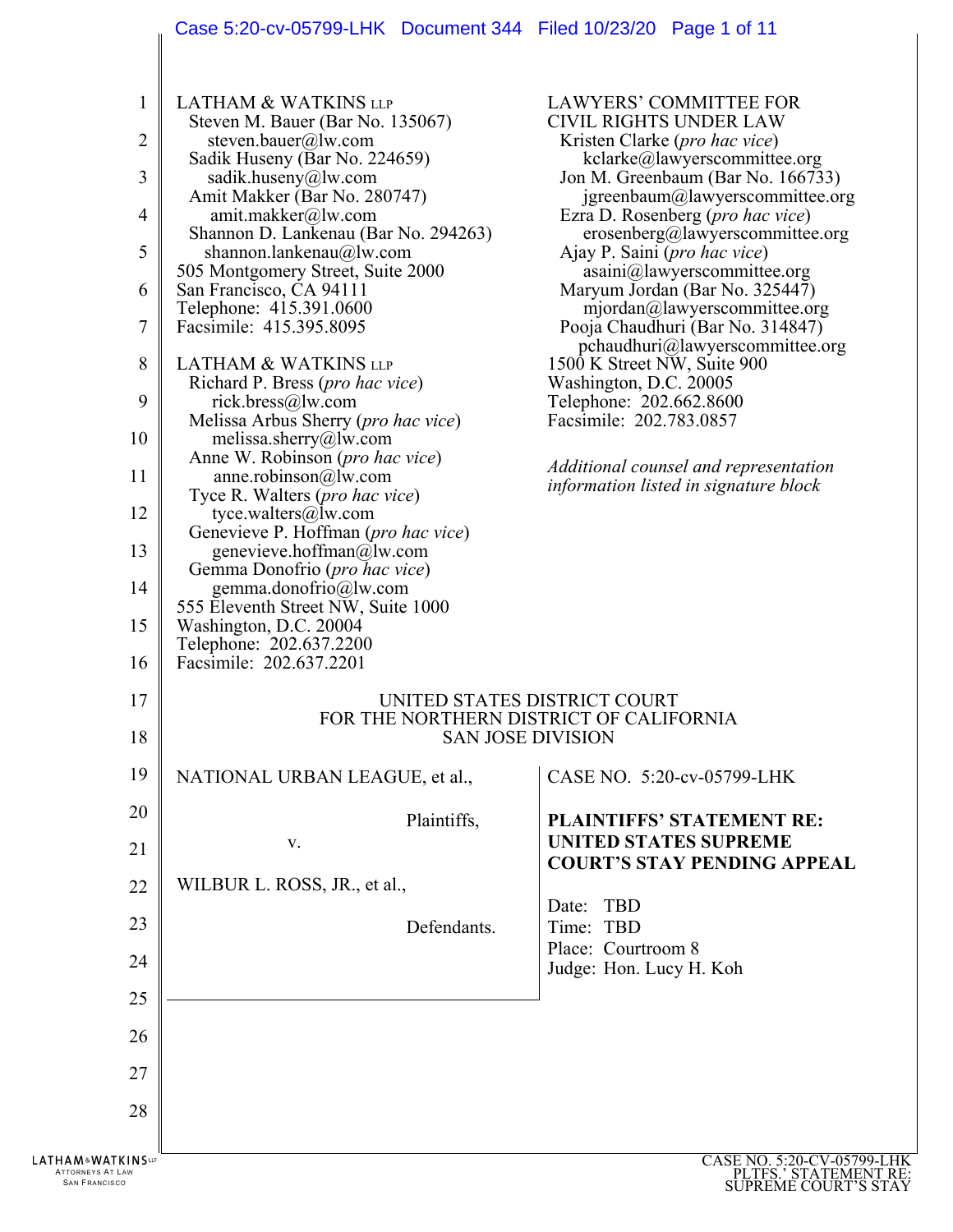## Case 5:20-cv-05799-LHK Document 344 Filed 10/23/20 Page 2 of 11

1

In response to the Court's Order Re: United States Supreme Court's Stay and Case

 $\overline{2}$ Management Conference (Dkt. 339), Plaintiffs respectfully note the following:

- 3 4 5 6 7 8 9 10 11 12 13 14 15 16 17 1. On October 13, 2020, the Supreme Court stayed this Court's September 24, 2020 Order Granting Plaintiffs' Motion for Stay and Preliminary Injunction ("PI Order") (Dkt. 208) until disposition of the appeal in the Court of Appeals for the Ninth Circuit and disposition of the petition for a writ of certiorari, if such writ is timely sought ("Supreme Court Order"). Because of the timing, the Supreme Court Order effectively resolves the question of preliminary relief regarding Plaintiffs' Administrative Procedure Act ("APA") claim. *See Nat'l Urban League v. Ross*, No. 20-16868, Dkt. 20 (setting a deadline of November 20 for the answering brief, and an optional reply brief deadline of within 21 days after service of the answering brief). The stay will remain in place until the Ninth Circuit resolves the pending appeal and the Supreme Court either denies a petition for a writ of certiorari or, after granting such a petition, resolves the case on its merits. Given the briefing schedule on appeal, and the time it takes to file and rule on a petition for a writ of certiorari, there is no likelihood that the stay will be lifted before the 2020 Census timelines or before a final judgment in this case. And although no court has yet addressed the Enumeration Clause claim, Plaintiffs do not currently intend to seek preliminary relief with respect to that claim (or any new claims). In short, Plaintiffs believe the focus of this case going forward should be on permanent relief.
- 18

19 20 2. As to permanent relief, the Supreme Court Order provides no meaningful guidance. The unexplained order does not reject any decision made by this Court or the Ninth Circuit on the threshold issues or on the merits.

21 22 23 24 25 26 27 28 As for the threshold issues, this Court rejected Defendants' arguments regarding the political question doctrine, standing, final agency action, and commitment to agency discretion by law. *See*  PI Order 21-44. Defendants pursued only their final agency action argument when seeking a stay from the Ninth Circuit. And the Ninth Circuit soundly rejected that argument too. When seeking a stay from the Supreme Court, Defendants again abandoned their political question and standing arguments—and focused only on final agency action and (to a lesser extent) whether the questions presented had been committed to agency discretion by law. The unexplained decision granting the stay does not suggest any disagreement with this Court or the Ninth Circuit's disposition of those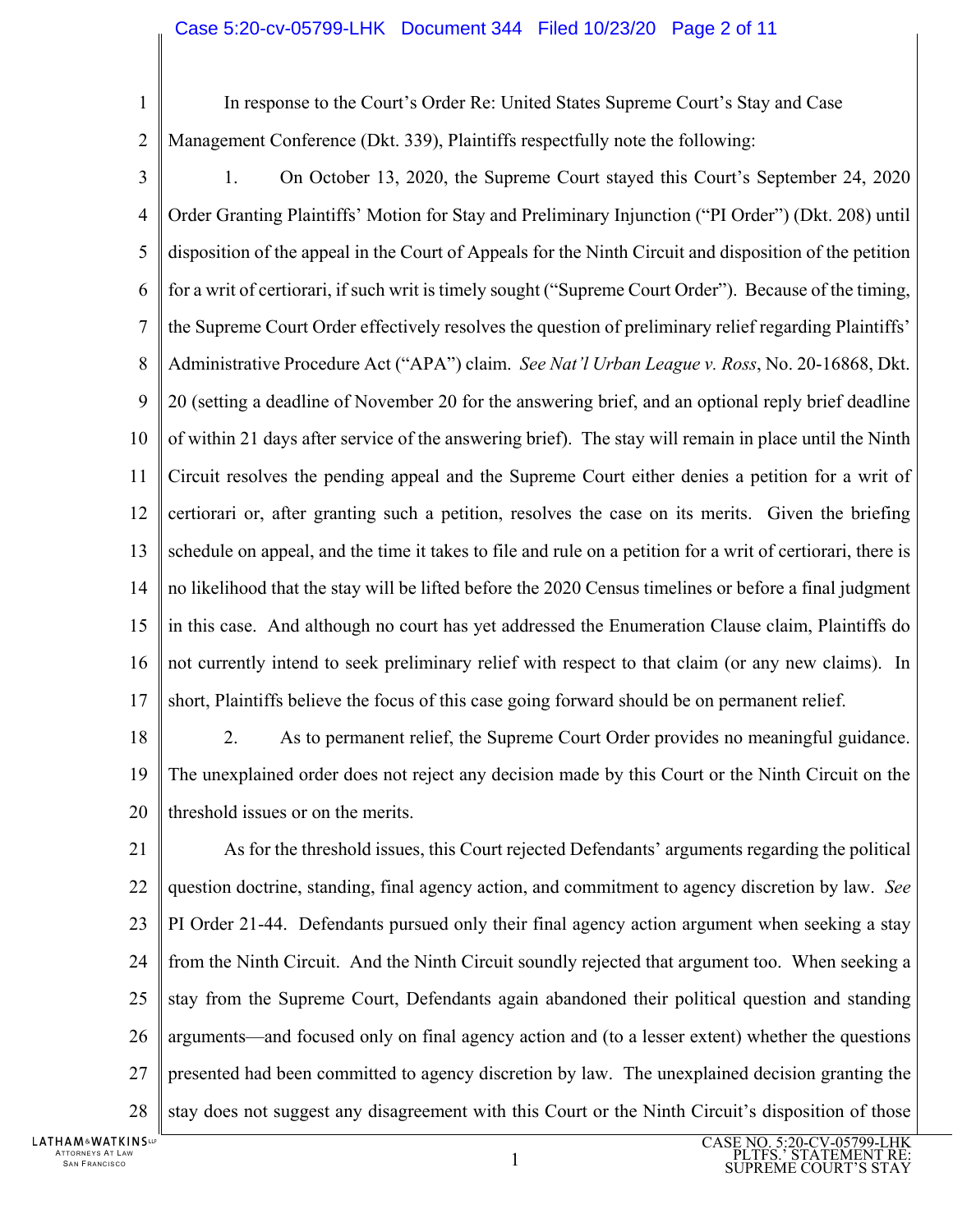1  $\mathfrak{D}$ issues. There are accordingly no grounds for Defendants to renew their already rejected threshold arguments.

3 4 5 6 7 As for the merits of the APA argument, the Supreme Court Order again says nothing. This Court found multiple APA violations and two separate panels of the Ninth Circuit agreed. Because the Supreme Court stay decision is silent, there is no reason to think that the Court disagreed with this Court or the Ninth Circuit's determination that the APA had been violated (or at least that Plaintiffs were likely to prevail on that argument).

8 9 10 11 12 13 14 15 16 17 18 19 20 21 22 The one issue on which the Ninth Circuit departed from this Court's reasoning, and a key focus of the Supreme Court briefing, was the issue of irreparable harm and a balance of the hardships. Specifically, the Ninth Circuit stayed the December 31 portion of this Court's preliminary injunction because it believed the balance of harms weighed in favor of Defendants for two primary reasons: (1) because the December 31 date was still three months away, and (2) because of separation of powers issues given the statutory nature of the reporting deadline. Accordingly, the only portion of the preliminary injunction still in effect when Defendants filed their application for a stay in the Supreme Court was the October 31 deadline for data collection. And as to that date, the primary focus of Defendants' briefing was on the completion rate. According to Defendants, the preliminary injunction should have been administratively stayed because it was essentially no longer necessary as the Census Bureau had already reached 99.9% of households. That is, there was allegedly no longer any irreparable harm. Given that focus, and history, Plaintiffs believe the Supreme Court Order may well have turned on a determination that the balance of harms had shifted between the time this Court granted the PI (on September 24) and when the Court ruled on the stay application (on October 13).

23 24 25 26 27 28 3. Although the Ninth Circuit appeal remains pending, that too should have no impact on further proceedings in this Court. As noted above, the PI Order has been superseded. As Plaintiffs argued to the Ninth Circuit and the Supreme Court, a decision granting Defendants' request for a stay would "effectively moot" the appeal. *Nat'l Urban League v. Ross*, No. 20-16868, Dkt. 40-1 at 1. The Ninth Circuit panel ruling on the administrative stay said the same. *See Nat'l Urban League v. Ross*, No. 20-16868, Dkt. 45 at 17. Accordingly, Plaintiffs' position is that the appeal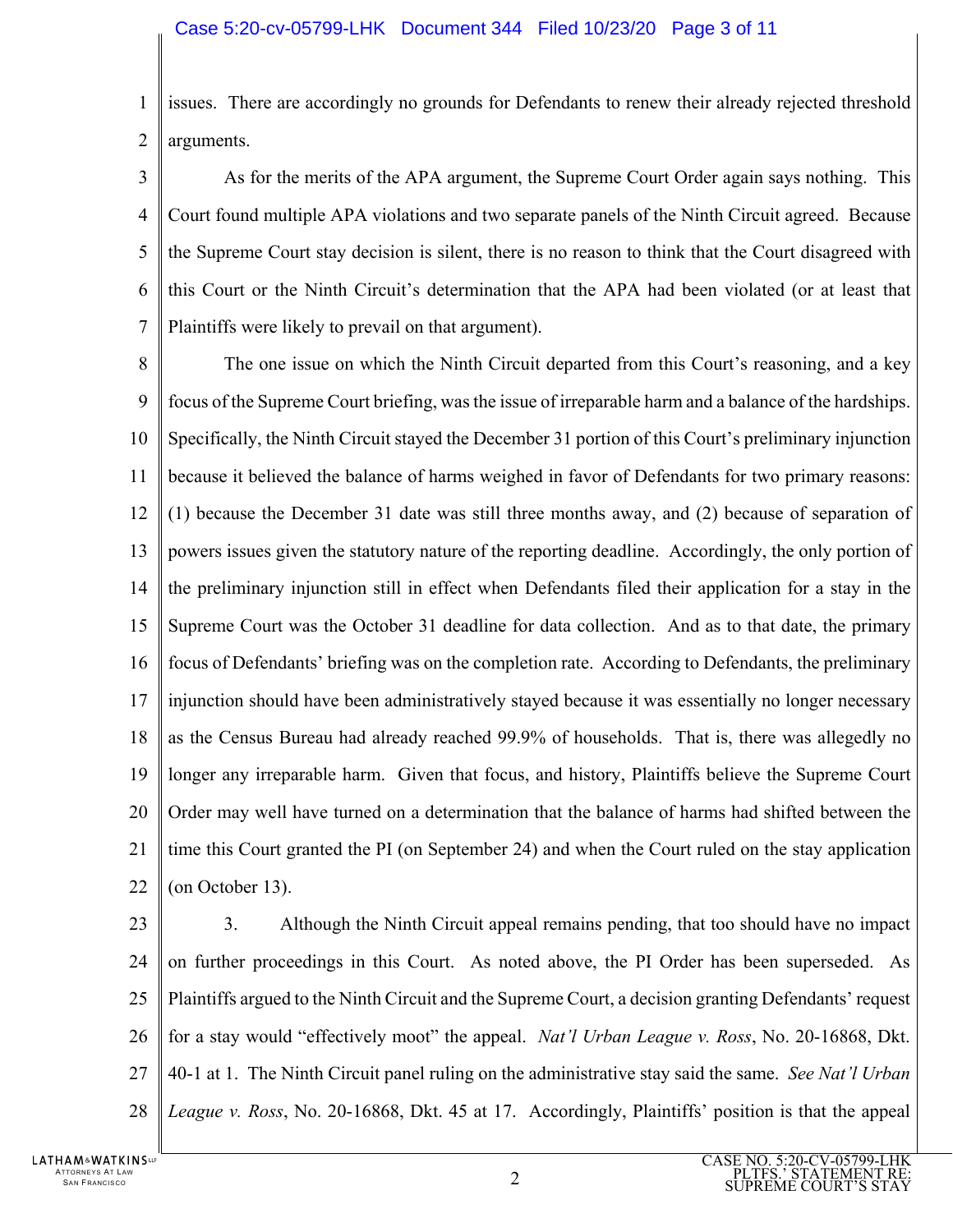## Case 5:20-cv-05799-LHK Document 344 Filed 10/23/20 Page 4 of 11

1  $\overline{2}$ 3 4 5 6 7 should be held in abeyance pending resolution of the merits and a decision on permanent relief before this Court. The parties met and conferred via email on the issue. A few hours ago, Defendants informed Plaintiffs they do not agree—and, shortly thereafter, filed their opening brief in the Ninth Circuit. Plaintiffs will, of course, respond in the Ninth Circuit as appropriate. But this case should proceed in the meantime to final judgment, as per the norm. Any Ninth Circuit decision on the Court's PI Order will come too late to be of any significance and, in any event, will be limited to the closed preliminary injunction record and will not speak to new developments in this case.

8 9 10 11 12 13 14 15 4. Plaintiffs' view is that the matter before this Court should move toward an expedited and final judgment. To that end, Plaintiffs propose the following schedule with deadlines noted below, focused on seeking an order from the Court on a motion for summary judgment (or, if necessary, after a bench trial) before the Secretary provides any state population counts to the President. Defendants previously and repeatedly took the position that this *has* to happen before the December 31 statutory deadline. But Defendants' most recent statements suggest that they have shifted, once again, from their previous statements to the courts, and that they may no longer view that date as binding.

| 16       | <b>EVENT</b>                                                                                                                                                                                | <b>DEADLINE</b>                    |  |
|----------|---------------------------------------------------------------------------------------------------------------------------------------------------------------------------------------------|------------------------------------|--|
| 17       | <b>Amended Complaint</b>                                                                                                                                                                    | October 27, 2020                   |  |
| 18       | <b>Focused Discovery Period</b>                                                                                                                                                             | October 27, 2020-November 20, 2020 |  |
| 19       | Answer <sup>1</sup>                                                                                                                                                                         | November 10, 2020                  |  |
|          | <b>Cross-Motions for Summary Judgment</b>                                                                                                                                                   | November 25, 2020                  |  |
| 20<br>21 | Cross-Oppositions to Motions for<br><b>Summary Judgment</b>                                                                                                                                 | December 7, 2020                   |  |
| 22       | Cross-Replies                                                                                                                                                                               | December 14, 2020                  |  |
| 23       | Hearing on Motions for Summary<br>Judgment                                                                                                                                                  | December 17, 2020                  |  |
| 24       | Trial                                                                                                                                                                                       | December 21-24, 2020               |  |
| 25       |                                                                                                                                                                                             |                                    |  |
| 26       | At the last Case Management Conference, Defendants stated that they were still considering<br>whether to file an answer or motion to dismiss. Plaintiffs believe that Defendants' motion to |                                    |  |
| 27       | dismiss/pleadings-based arguments have already been raised and resolved through extensive                                                                                                   |                                    |  |

28 briefing in various courts, and that Defendants should now file their Answer. To the extent Defendants want to raise any further legal arguments, without fear of waiver, an expeditious schedule for motions for summary judgment would allow them to do so.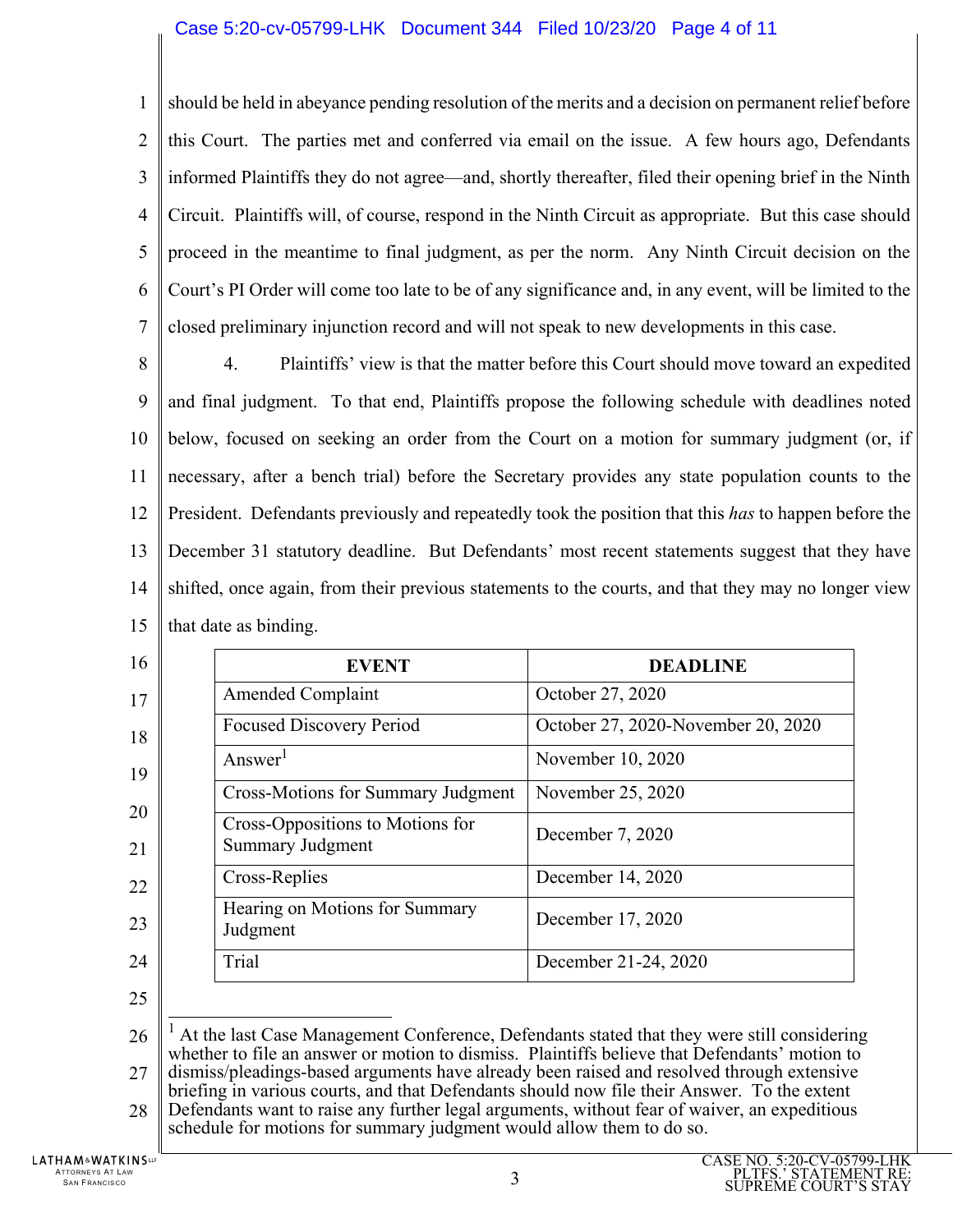1  $\mathfrak{D}$ 3 4 5. Plaintiffs plan to file an amended complaint on Tuesday, October 27, 2020. The amended complaint will, in large part, be identical to Plaintiffs' original complaint, but will include additional allegations on issues that have become increasingly important in recent weeks. Two are worth briefly flagging here.

5 6 7 8 9 10 11 12 13 14 15 16 17 18 19 20 21 22 23 24 *First*, through their rush to justify finishing the count for the 2020 Census, Defendants have introduced a new issue in the case regarding the completion rate metrics and processes for data collection. Defendants have repeatedly and expressly utilized increased completion rates with regard to data collection to attack Plaintiffs' claims and the Court's PI Order, and to obtain a stay. Ironically, of course, it was the Court's PI Order that extended the data collection period that allowed Defendants to even make these arguments regarding increased data completion. Nonetheless, Defendants continue to tout, in their opening brief in the Ninth Circuit filed just today, how they were able to reach a 99% completion rate by October 15—which they claim somehow shows this Court should never have issued its PI Order on September 24. The argument is logically unsound and remarkably disingenuous. Defendants told this Court via sworn testimony that they would reach a 99% completion rate in every state by September 30, argued vociferously that data collection should therefore not go a single day past September 30, and insisted that they should be allowed to start winding up Census operations, regardless of completion rates, as early as September 11. If the Court had taken Defendants at their word, the result would have been a disastrous census count completion rates as of September 30 were under 99% (in some cases dramatically so) *in over a third of the states in the nation*. *See* U.S. Census Bureau, 2020 Census Housing Unit Enumeration Progress by State (Sept. 30, 2020), https://2020census.gov/content/dam/2020census/news/dailynrfu-rates/nrfu-rates-report-09-30.pdf. And even those numbers were inflated, since at a minimum the wind-down would have started weeks prior. Defendants were forced to count millions more Americans only as a result of this Court's orders.

25 26 27 28 Defendants' assertions that the overall final completion count is proof that the Court's orders should never have issued in the first place raise a number of serious questions—and especially as to the claimed completion rates themselves. In making these arguments, while admitting that some unknown amount of changes have been made to the Bureau's NRFU processes that coincided with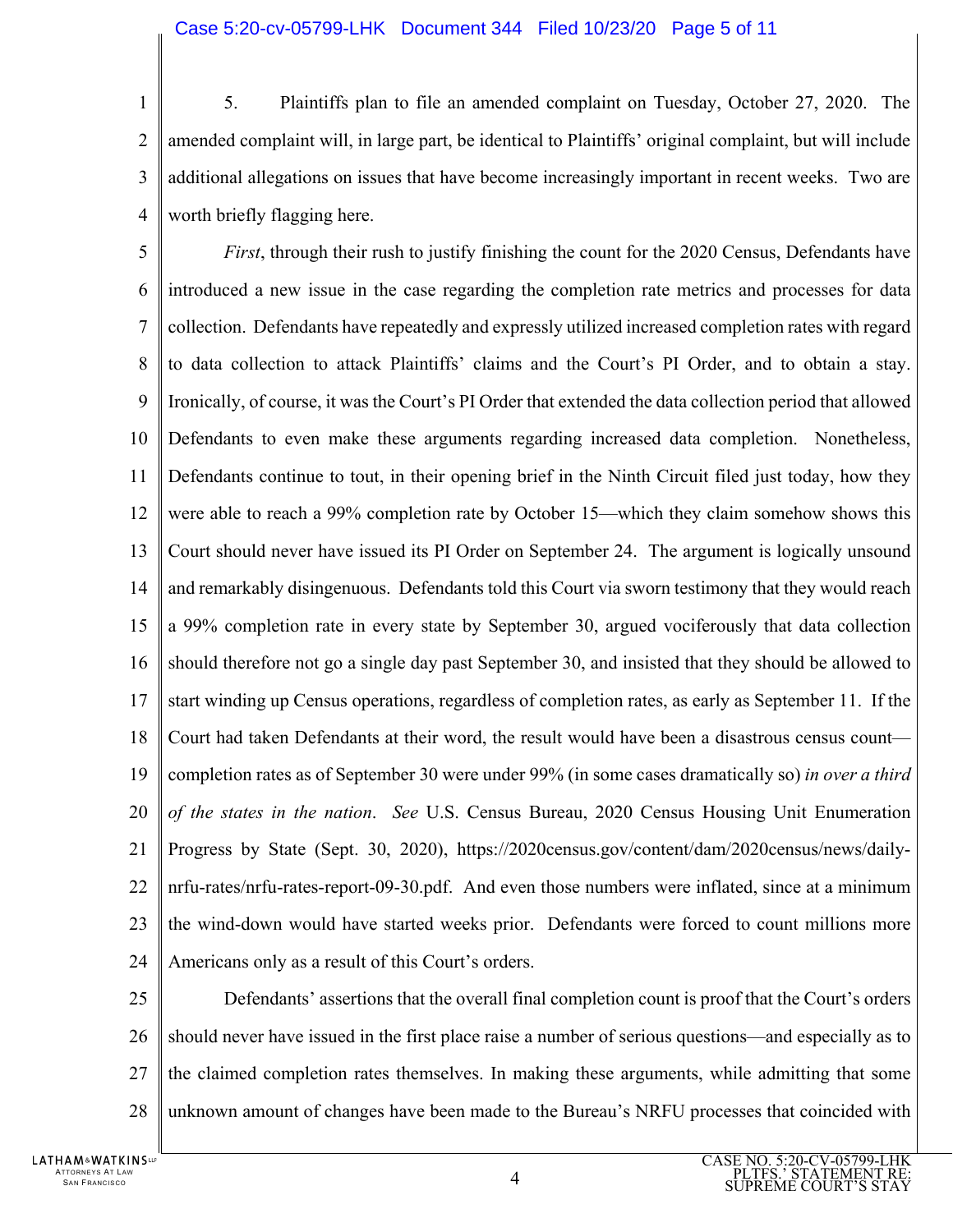## Case 5:20-cv-05799-LHK Document 344 Filed 10/23/20 Page 6 of 11

1  $\mathcal{D}_{\mathcal{L}}$ 3 4 5 6 7 8 9 the increase in completion rates, Defendants have squarely put at issue whether the completion rates, metrics, and processes the Census Bureau has employed are accurate and are being correctly portrayed. *See* Appl. for a Stay 7-8 n.3, *Ross v. Nat'l Urban League*, No. 20A62 (U.S. Oct. 7, 2020) (conceding that "operations under the Replan Schedule used fewer follow-up visits from some addresses" and made other "changes" to supplying POP counts and fewer random reinterviews "as a quality check"). Indeed, Justice Sotomayor's dissent from the Supreme Court Order, the only written opinion from the Supreme Court on this case, flagged this issue—and as the Court knows, dozens of Census field employees have written to the Court to draw attention to questionable practices.

10 11 12 13 14 15 16 17 18 19 20 21 22 23 24 25 26 27 28 *Second*, Defendants' Supreme Court filings and changed position make clear that the data processing aspect of the census has become even more critical, and Defendants' truncation of that process has become even more extreme. Defendants' ever-changing positions regarding the time required for data processing demonstrates that Defendants have not provided this Court with accurate information regarding data processing timelines. *Compare* Dkt. 131-7 at 10 ("Post-processing must start by October 1, 2020"), *and* Dkt. 131-8 ¶ 107 ("[W]e wish to be crystal clear that if the Court were to extend the data collection period past September 30, 2020, the Census Bureau would be unable to meet its statutory deadlines to produce apportionment counts prior to December 31, 2020 and redistricting data prior to April 1, 2021."), *with* Dkt. 233 at 147-48 ("The latest date to begin post data collection processing that allows Census Bureau to deliver state counts for apportionment to the Secretary of Commerce by December 31, 2020 is October 6, 2020."). Current statements by Defendants indicate that the Census Bureau has now abandoned the December 31, 2020 statutory deadline—the principal argument raised by Defendants throughout all court proceedings in this case. *See* U.S. Census Bureau, Transcription of News Briefing by U.S. Census Bureau to Provide Updates on 2020 Census Operations at 19 (Oct. 21, 2020), https://www.census.gov/content/dam/ Census/newsroom/press-kits/2020/20201021-transcript-2020-census-op-brief.pdf (Associate Director Fontenot acknowledging that the Census Bureau "did not say we were going to be able to meet the December 31 deadline. We said we're working to come as close as possible to the December 31 deadline"). Defendants' shifting arguments, and inability to complete adequate data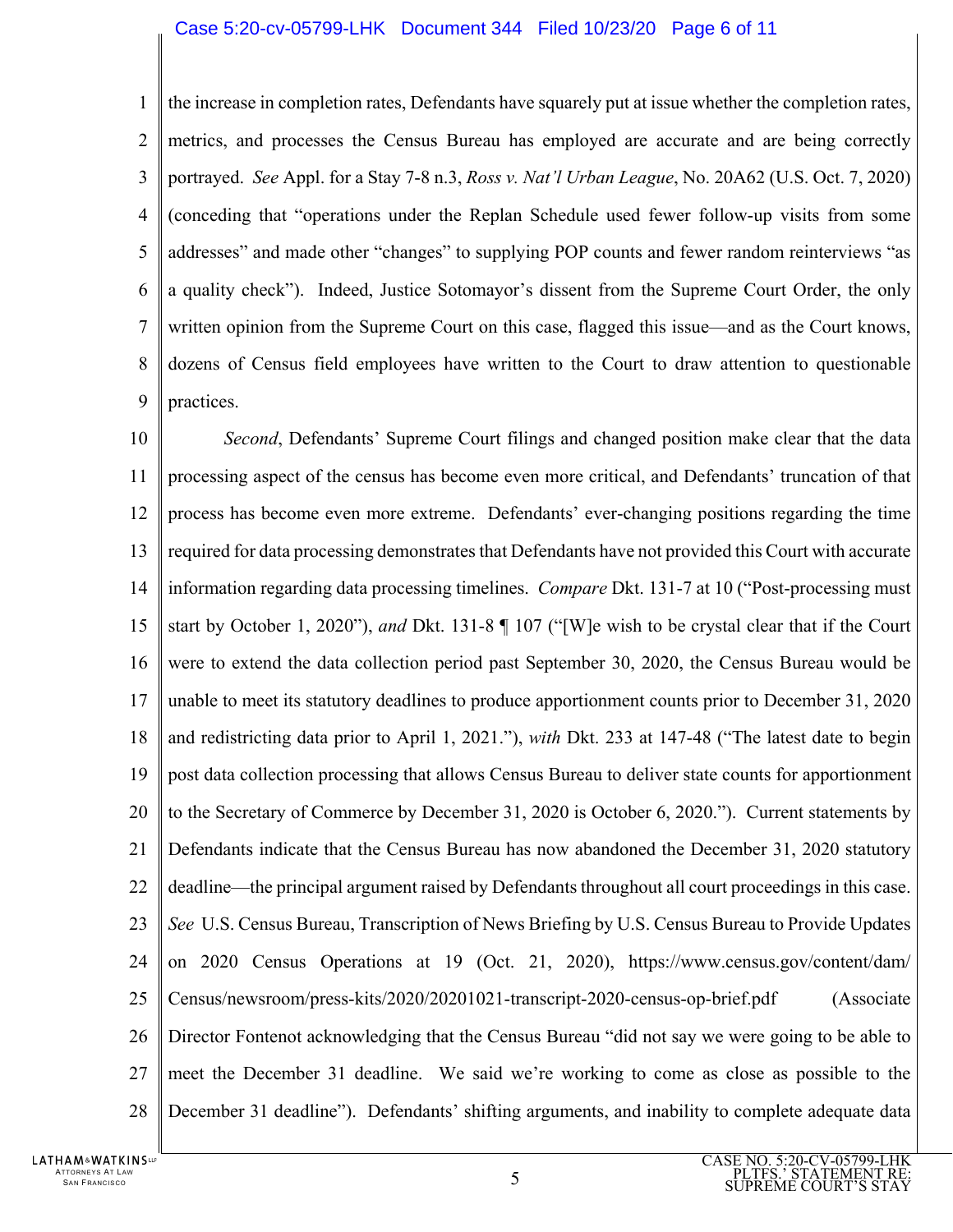| $\mathbf{1}$  |                                         | processing procedure before December 31, establish without question Plaintiffs' APA and       |
|---------------|-----------------------------------------|-----------------------------------------------------------------------------------------------|
| 2             | Enumeration Clause claims in this case. |                                                                                               |
| 3             |                                         |                                                                                               |
| 4             | Dated: October 23, 2020                 | <b>LATHAM &amp; WATKINS LLP</b>                                                               |
| 5             |                                         | By: /s/ Sadik Huseny                                                                          |
| 6             |                                         | Sadik Huseny                                                                                  |
| 7             |                                         | Steven M. Bauer (Bar No. 135067)<br>steven.bauer@lw.com                                       |
| 8             |                                         | Sadik Huseny (Bar No. 224659)<br>sadik.huseny@lw.com                                          |
| 9             |                                         | Amit Makker (Bar No. 280747)<br>amit.makker@lw.com                                            |
| 10            |                                         | Shannon D. Lankenau (Bar. No. 294263)<br>shannon.lankenau@lw.com                              |
| 11            |                                         | <b>LATHAM &amp; WATKINS LLP</b><br>505 Montgomery Street, Suite 2000                          |
| 12            |                                         | San Francisco, CA 94111<br>Telephone: 415.391.0600                                            |
| 13            |                                         | Facsimile: 415.395.8095                                                                       |
| 14            |                                         | Richard P. Bress (pro hac vice)<br>rick.bress@lw.com                                          |
| 15            |                                         | Melissa Arbus Sherry (pro hac vice)<br>melissa.sherry@lw.com                                  |
| 16            |                                         | Anne W. Robinson (pro hac vice)<br>anne.robinson $@$ lw.com                                   |
| 17            |                                         | Tyce R. Walters ( <i>pro hac vice</i> )<br>tyce.walters@lw.com                                |
| 18            |                                         | Gemma Donofrio (pro hac vice)<br>gemma.donofrio@lw.com                                        |
| 19            |                                         | LATHAM & WATKINS LLP<br>555 Eleventh Street NW, Suite 1000                                    |
| 20            |                                         | Washington, D.C. 20004<br>Telephone: 202.637.2200                                             |
| 21            |                                         | Facsimile: 202.637.2201                                                                       |
| 22            |                                         | Attorneys for Plaintiffs National Urban League;<br>League of Women Voters; Black Alliance for |
| 23            |                                         | Just Immigration; Harris County, Texas; King<br>County, Washington; City of San Jose,         |
| 24            |                                         | California; Rodney Ellis; Adrian Garcia; and<br>the NAACP                                     |
| 25            |                                         |                                                                                               |
| 26            |                                         |                                                                                               |
| 27            |                                         |                                                                                               |
| 28            |                                         |                                                                                               |
| <b>KINSUF</b> |                                         | CASE NO. 5:20-CV-05799-LHK                                                                    |

**LATHAM&WATH** ATTORNEYS AT LAW  $6 \overline{6}$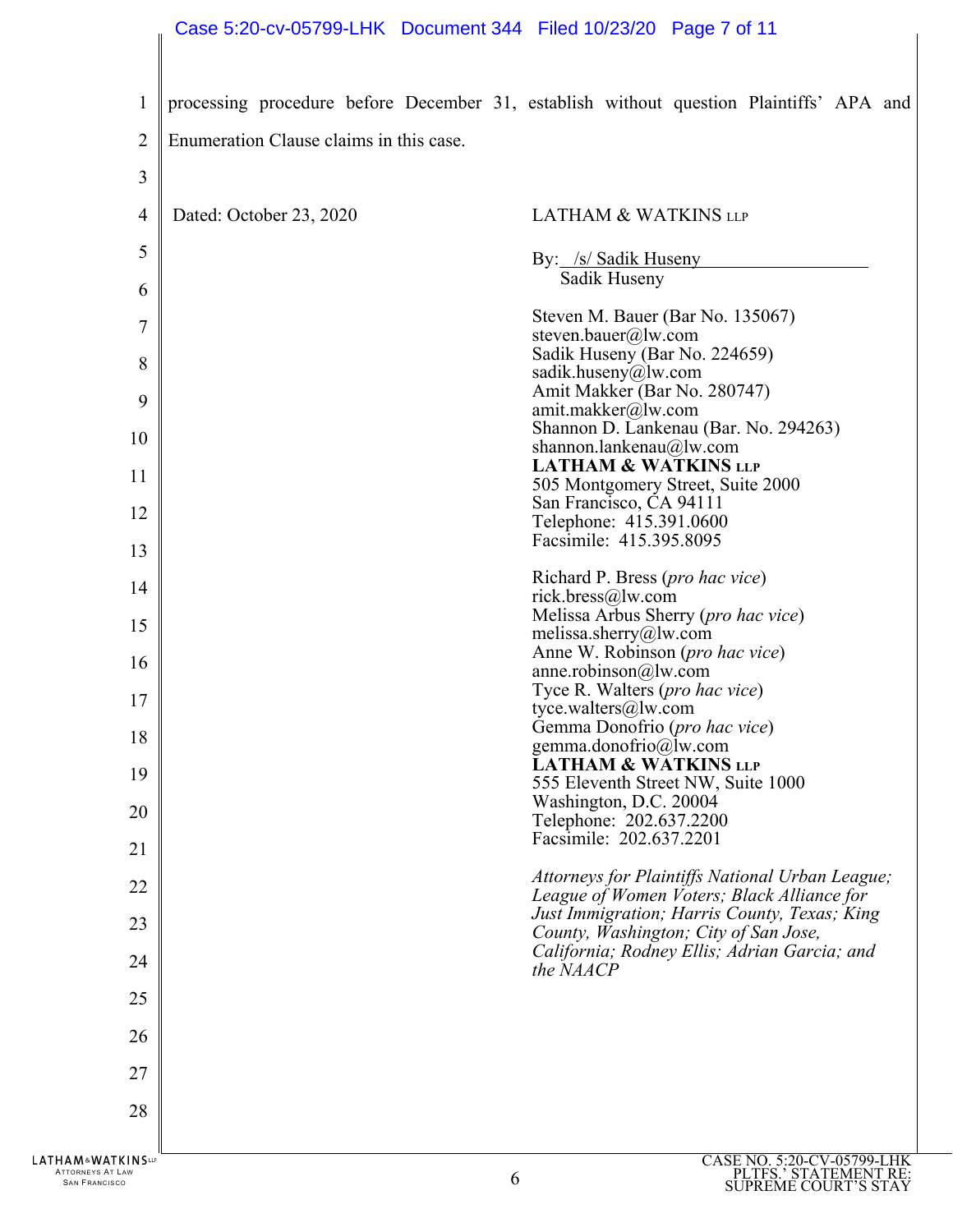| $\mathbf{1}$   |                         |                                                                        |
|----------------|-------------------------|------------------------------------------------------------------------|
| $\overline{c}$ | Dated: October 23, 2020 | By: /s/ Jon M. Greenbaum                                               |
|                |                         | Kristen Clarke (pro hac vice)                                          |
| 3              |                         | kclarke@lawyerscommittee.org                                           |
|                |                         | Jon M. Greenbaum (Bar No. 166733)                                      |
| 4              |                         | jgreenbaum@lawyerscommittee.org                                        |
| 5              |                         | Ezra D. Rosenberg (pro hac vice)                                       |
|                |                         | erosenberg@lawyerscommittee.org                                        |
| 6              |                         | Ajay Saini (pro hac vice)                                              |
|                |                         | asaini@lawyerscommitee.org                                             |
| $\overline{7}$ |                         | Maryum Jordan (Bar No. 325447)                                         |
|                |                         | mjordan@lawyerscommittee.org                                           |
| 8              |                         | Pooja Chaudhuri (Bar No. 314847)                                       |
| 9              |                         | pchaudhuri@lawyerscommittee.org<br><b>LAWYERS' COMMITTEE FOR CIVIL</b> |
|                |                         | <b>RIGHTS UNDER LAW</b>                                                |
| 10             |                         | 1500 K Street NW, Suite 900                                            |
|                |                         | Washington, DC 20005                                                   |
| 11             |                         | Telephone: 202.662.8600                                                |
| 12             |                         | Facsimile: 202.783.0857                                                |
|                |                         |                                                                        |
| 13             |                         | Attorneys for Plaintiffs National Urban League;                        |
|                |                         | City of San Jose, California; Harris County,                           |
| 14             |                         | Texas; League of Women Voters; King County,                            |
|                |                         | Washington; Black Alliance for Just                                    |
| 15             |                         | Immigration; Rodney Ellis; Adrian Garcia; the                          |
| 16             |                         | NAACP; and Navajo Nation                                               |
| 17             |                         | Wendy R. Weiser (pro hac vice)                                         |
|                |                         | weiserw@brennan.law.nyu.edu                                            |
| 18             |                         | Thomas P. Wolf (pro hac vice)                                          |
|                |                         | wolft@brennan.law.nyu.edu                                              |
| 19             |                         | Kelly M. Percival (pro hac vice)                                       |
|                |                         | percivalk@brennan.law.nyu.edu                                          |
| 20             |                         | <b>BRENNAN CENTER FOR JUSTICE</b>                                      |
| 21             |                         | 120 Broadway, Suite 1750                                               |
|                |                         | New York, NY 10271<br>Telephone: 646.292.8310                          |
| 22             |                         | Facsimile: 212.463.7308                                                |
|                |                         |                                                                        |
| 23             |                         | Attorneys for Plaintiffs National Urban League;                        |
| 24             |                         | City of San Jose, California; Harris County,                           |
|                |                         | Texas; League of Women Voters; King County,                            |
| 25             |                         | Washington; Black Alliance for Just                                    |
|                |                         | Immigration; Rodney Ellis; Adrian Garcia; the                          |
| 26             |                         | NAACP; and Navajo Nation                                               |
|                |                         |                                                                        |
| 27             |                         |                                                                        |
| 28             |                         |                                                                        |
|                |                         |                                                                        |
|                |                         |                                                                        |
| <b>KINSUF</b>  |                         | CASE NO. 5:20-CV-05799-LHK                                             |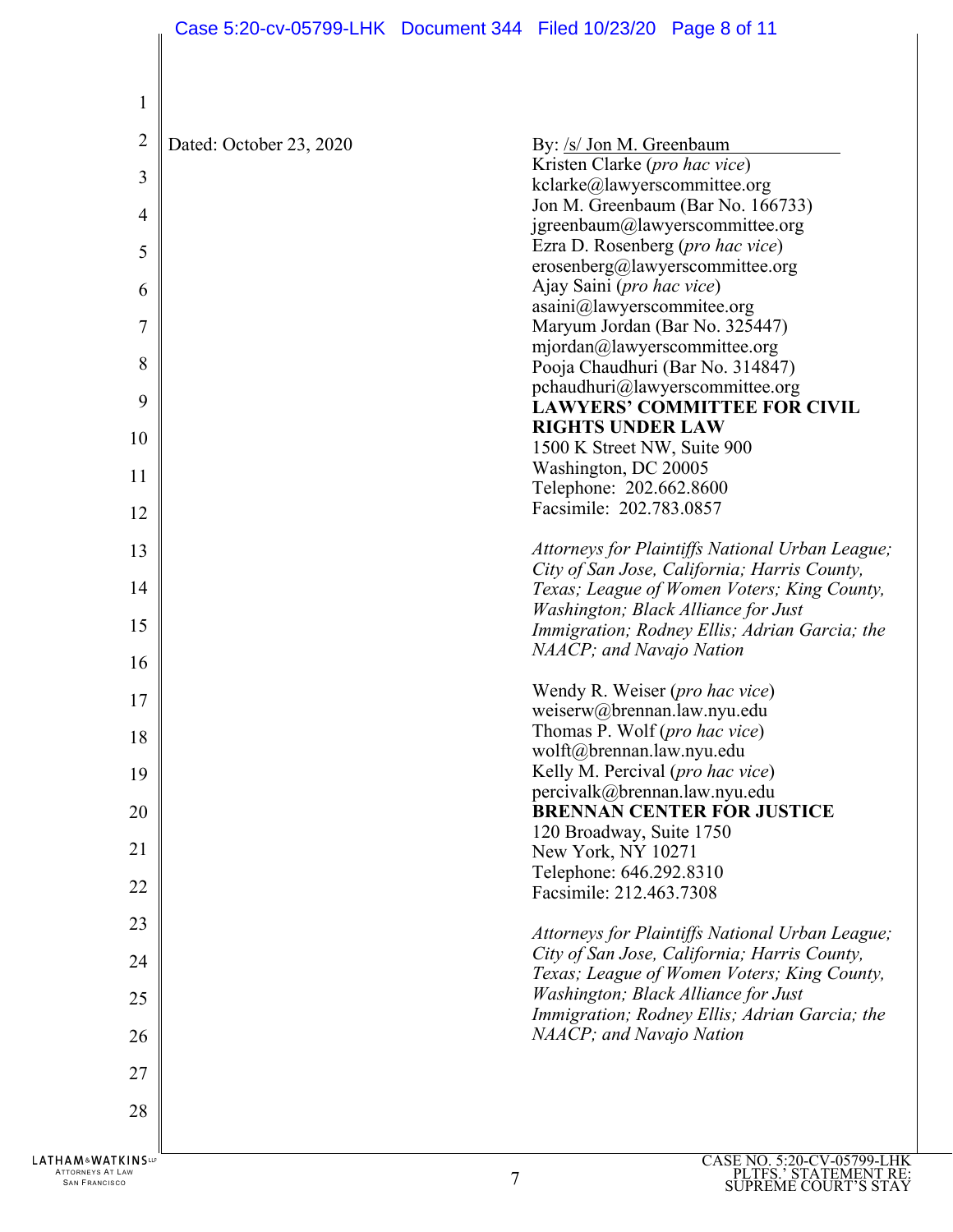| $\mathbf{1}$ |                         |                                                                    |
|--------------|-------------------------|--------------------------------------------------------------------|
| 2            |                         | Mark Rosenbaum (Bar No. 59940)                                     |
| 3            |                         | mrosenbaum@publiccounsel.org                                       |
|              |                         | <b>PUBLIC COUNSEL</b><br>610 South Ardmore Avenue                  |
| 4            |                         | Los Angeles, California 90005                                      |
| 5            |                         | Telephone: 213.385.2977                                            |
|              |                         | Facsimile: 213.385.9089                                            |
| 6            |                         | Attorneys for Plaintiff City of San Jose                           |
| 7            |                         | Doreen McPaul, Attorney General                                    |
| 8            |                         | $d$ mcpaul@nndoj.org                                               |
| 9            |                         | Jason Searle (pro hac vice forthcoming)<br>jasearle@nndoj.org      |
|              |                         | <b>NAVAJO NATION DEPARTMENT OF</b>                                 |
| 10           |                         | <b>JUSTICE</b>                                                     |
| 11           |                         | P.O. Box 2010                                                      |
|              |                         | Window Rock, AZ 86515<br>Telephone: (928) 871-6345                 |
| 12           |                         | Attorneys for Navajo Nation                                        |
| 13           |                         |                                                                    |
| 14           | Dated: October 23, 2020 | By: /s/ Danielle Goldstein                                         |
|              |                         | Michael N. Feuer (Bar No. 111529)<br>mike.feuer@lacity.org         |
| 15           |                         | Kathleen Kenealy (Bar No. 212289)                                  |
| 16           |                         | kathleen.kenealy@lacity.org                                        |
|              |                         | Danielle Goldstein (Bar No. 257486)                                |
| 17           |                         | danielle.goldstein@lacity.org                                      |
|              |                         | Michael Dundas (Bar No. 226930)                                    |
| 18           |                         | mike.dundas@lacity.org<br><b>CITY ATTORNEY FOR THE CITY OF</b>     |
| 19           |                         | <b>LOS ANGELES</b>                                                 |
|              |                         | 200 N. Main Street, 8th Floor                                      |
| 20           |                         | Los Angeles, CA 90012                                              |
| 21           |                         | Telephone: 213.473.3231<br>Facsimile: 213.978.8312                 |
|              |                         |                                                                    |
| 22           |                         | Attorneys for Plaintiff City of Los Angeles                        |
| 23           | Dated: October 23, 2020 | By: /s/ Michael Mutalipassi                                        |
| 24           |                         | Christopher A. Callihan (Bar No. 203010)                           |
|              |                         | legalwebmail@ci.salinas.ca.us                                      |
| 25           |                         | Michael Mutalipassi (Bar No. 274858)<br>michaelmu@ci.salinas.ca.us |
| 26           |                         | <b>CITY OF SALINAS</b>                                             |
|              |                         | 200 Lincoln Avenue                                                 |
| 27           |                         | Salinas, CA 93901                                                  |
| 28           |                         | Telephone: 831.758.7256                                            |
|              |                         | Facsimile: 831.758.7257                                            |
|              |                         |                                                                    |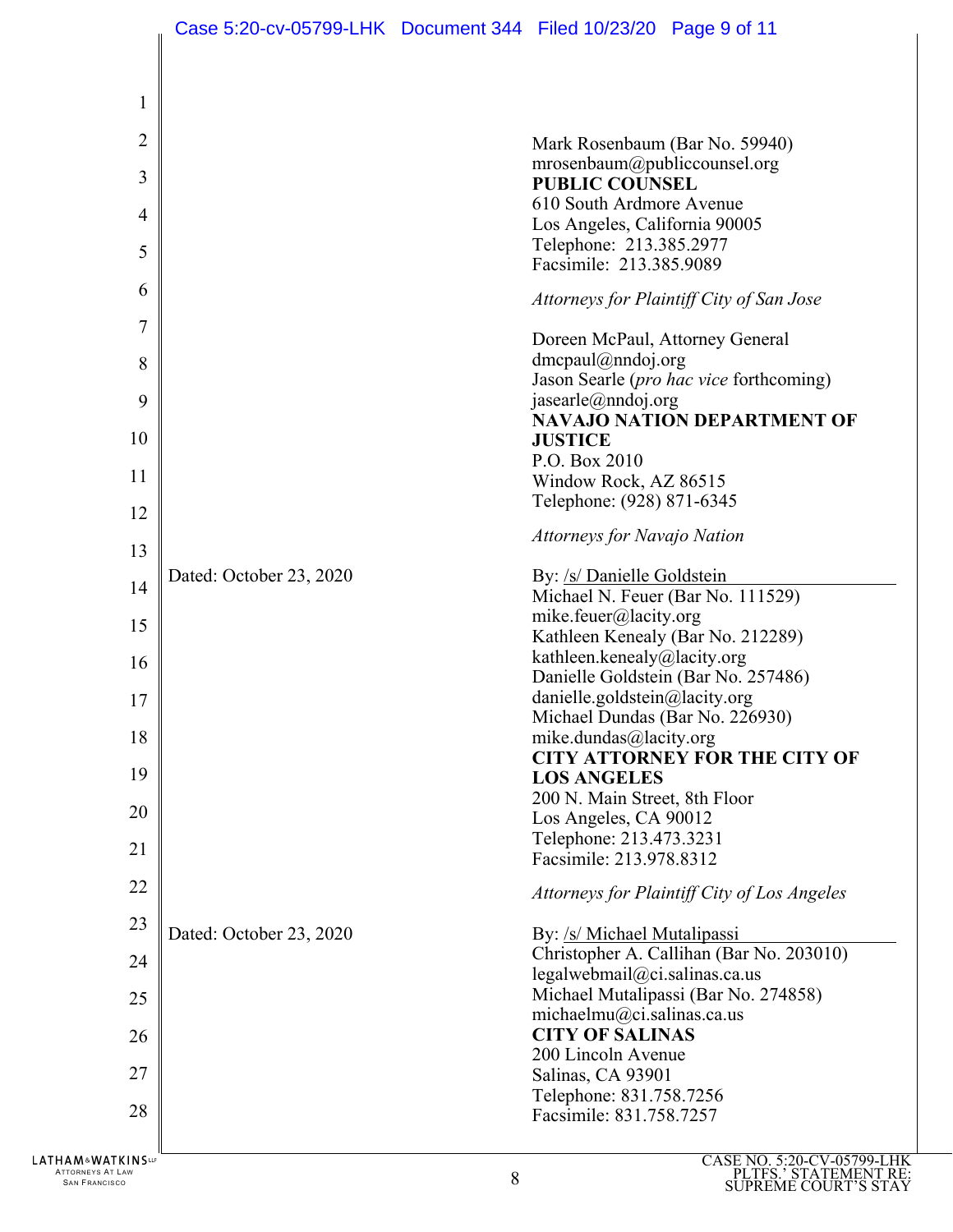|                                                                         | Case 5:20-cv-05799-LHK Document 344 Filed 10/23/20 Page 10 of 11 |   |                                                           |                                                                                 |
|-------------------------------------------------------------------------|------------------------------------------------------------------|---|-----------------------------------------------------------|---------------------------------------------------------------------------------|
|                                                                         |                                                                  |   |                                                           |                                                                                 |
| $\mathbf{1}$<br>$\overline{2}$                                          | Dated: October 23, 2020                                          |   | By: /s/ Rafey S. Balabanian                               | Attorneys for Plaintiff City of Salinas<br>Rafey S. Balabanian (Bar No. 315962) |
| 3                                                                       |                                                                  |   | rbalabanian@edelson.com                                   |                                                                                 |
|                                                                         |                                                                  |   | Lily E. Hough (Bar No. 315277)<br>lhough@edelson.com      |                                                                                 |
| $\overline{4}$                                                          |                                                                  |   | <b>EDELSON P.C.</b>                                       |                                                                                 |
| 5                                                                       |                                                                  |   | 123 Townsend Street, Suite 100<br>San Francisco, CA 94107 |                                                                                 |
| 6                                                                       |                                                                  |   | Telephone: 415.212.9300                                   |                                                                                 |
| 7                                                                       |                                                                  |   | Facsimile: 415.373.9435                                   |                                                                                 |
|                                                                         |                                                                  |   | Rebecca Hirsch (pro hac vice)                             |                                                                                 |
| 8                                                                       |                                                                  |   |                                                           | rebecca.hirsch2@cityofchicago.org<br><b>CORPORATION COUNSEL FOR THE</b>         |
| 9                                                                       |                                                                  |   | <b>CITY OF CHICAGO</b>                                    |                                                                                 |
| 10                                                                      |                                                                  |   | Mark A. Flessner<br>Stephen J. Kane                       |                                                                                 |
| 11                                                                      |                                                                  |   | 121 N. LaSalle Street, Room 600                           |                                                                                 |
|                                                                         |                                                                  |   | Chicago, IL 60602<br>Telephone: (312) 744-8143            |                                                                                 |
| 12                                                                      |                                                                  |   | Facsimile: (312) 744-5185                                 |                                                                                 |
| 13                                                                      |                                                                  |   |                                                           | Attorneys for Plaintiff City of Chicago                                         |
| 14                                                                      |                                                                  |   |                                                           |                                                                                 |
| 15                                                                      | Dated: October 23, 2020                                          |   | By: /s/ Donald R. Pongrace                                |                                                                                 |
| 16                                                                      |                                                                  |   |                                                           | Donald R. Pongrace (pro hac vice)                                               |
|                                                                         |                                                                  |   | dpongrace@akingump.com                                    | <b>AKIN GUMP STRAUSS HAUER &amp; FELD</b>                                       |
| 17                                                                      |                                                                  |   | <b>LLP</b>                                                |                                                                                 |
| 18                                                                      |                                                                  |   | 2001 K St., N.W.<br>Washington, D.C. 20006                |                                                                                 |
| 19                                                                      |                                                                  |   | Telephone: (202) 887-4000                                 |                                                                                 |
|                                                                         |                                                                  |   | Facsimile: 202-887-4288                                   |                                                                                 |
| 20                                                                      |                                                                  |   |                                                           | Dario J. Frommer (Bar No. 161248)                                               |
| 21                                                                      |                                                                  |   | dfrommer@akingump.com                                     | <b>AKIN GUMP STRAUSS HAUER &amp; FELD</b>                                       |
| 22                                                                      |                                                                  |   | <b>LLP</b>                                                |                                                                                 |
| 23                                                                      |                                                                  |   | Los Angeles, CA 90067-6022                                | 1999 Avenue of the Stars, Suite 600                                             |
| 24                                                                      |                                                                  |   | Phone: 213.254.1270                                       |                                                                                 |
|                                                                         |                                                                  |   | Fax: 310.229.1001                                         |                                                                                 |
| 25                                                                      |                                                                  |   |                                                           | Attorneys for Plaintiff Gila River Indian                                       |
| 26                                                                      |                                                                  |   | Community                                                 |                                                                                 |
| 27                                                                      |                                                                  |   |                                                           |                                                                                 |
| 28                                                                      |                                                                  |   |                                                           |                                                                                 |
|                                                                         |                                                                  |   |                                                           |                                                                                 |
| <b>LATHAM&amp;WATKINS</b> ℡<br>ATTORNEYS AT LAW<br><b>SAN FRANCISCO</b> |                                                                  | 9 |                                                           | CASE NO. 5:20-CV-05799-<br>PLTFS.' STATEMENT<br>CHIPREME COHRT'S ST             |